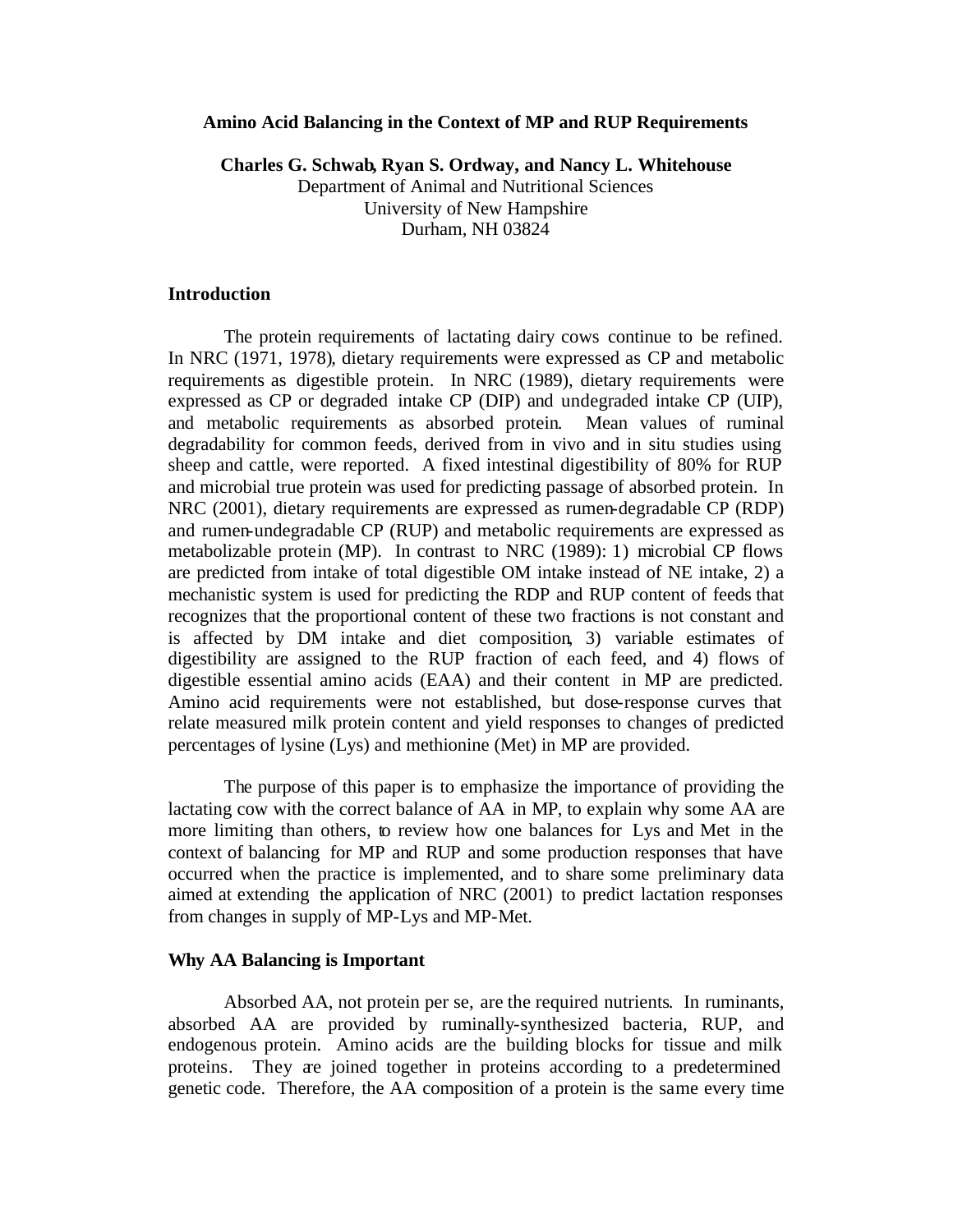it is synthesized. Hence, the AA composition of synthesized proteins is not affected by the amount or profile of absorbed AA.

While the profile of absorbed AA does not affect the AA composition of synthesized proteins, the profile of absorbed EAA does affect the amount of protein that can be synthesized. This is widely documented in swine (NRC, 1998) and poultry (NRC, 1994). When EAA are absorbed in the profile as required by the animal, their efficiency of use for protein synthesis is maximized and the requirement for total absorbed AA is reduced to a minimum. As a result, catabolism of "left-over" AA is minimal and urinary N excretion is lessened. In contrast, efficiency of use of AA for protein synthesis is less than maximal when the profile of absorbed EAA is less than ideal. In this case, it's the supply of the first-limiting EAA that determines the extent of protein synthesis, not MP (total AA) supply.

## **Limiting Amino Acids**

Limiting AA are those that are in shortest supply relative to requirements. Methionine (Met), lysine (Lys), and histidine (His) have been identified most often as the most limiting AA for lactating dairy cows.

As reviewed in NRC (2001), Met is typically first limiting when most of the RUP is provided by soybean protein, animal-derived proteins, or a combination of the two. This is because of their low concentrations of Met as compared to milk and bacterial protein. As shown in Table 1, Met in milk and bacteria are 2.6-2.7% of CP; in soybean, blood, feather, and meat meals, Met is only 0.8-1.4% of CP. In contrast, Lys is first-limiting when corn and feeds of corn origin provide most or all of RUP (NRC, 2001). Again, these findings are not surprising. Lysine in milk and bacteria are 7.6 and 7.9% of CP, respectively, whereas in corn silage, corn, corn distillers, and corn gluten meal, Lys is only 1.7- 2.8% of CP.

As might be expected from the data presented in Table 1, Met and Lys have been identified as co-limiting AA for milk protein production when cows were fed corn silage-based diets containing complementary feed proteins (NRC, 2001). This is because only a small number of feeds have concentrations of either Lys or Met in CP that is as high as the concentrations observed in milk and bacterial protein. Thus, while several feeds are complementary to each other [e.g., corn (low Lys, high Met) and soybean meal (high Lys, low Met)], their combined use cannot be expected to eliminate Met and Lys as the most limiting AA. This is especially when corn-based diets are fed.

More recently, His has been shown to be more limiting than Lys or Met when cows are fed grass silage based diets (Kim et al., 1999, 2000, 2001a, 2001b; Huhtanen et al., 2002; Korhonen et al., 2000; Vanhatalo et al., 1999). In all cases, the diets were devoid of corn and contained barley and oats as the supplemental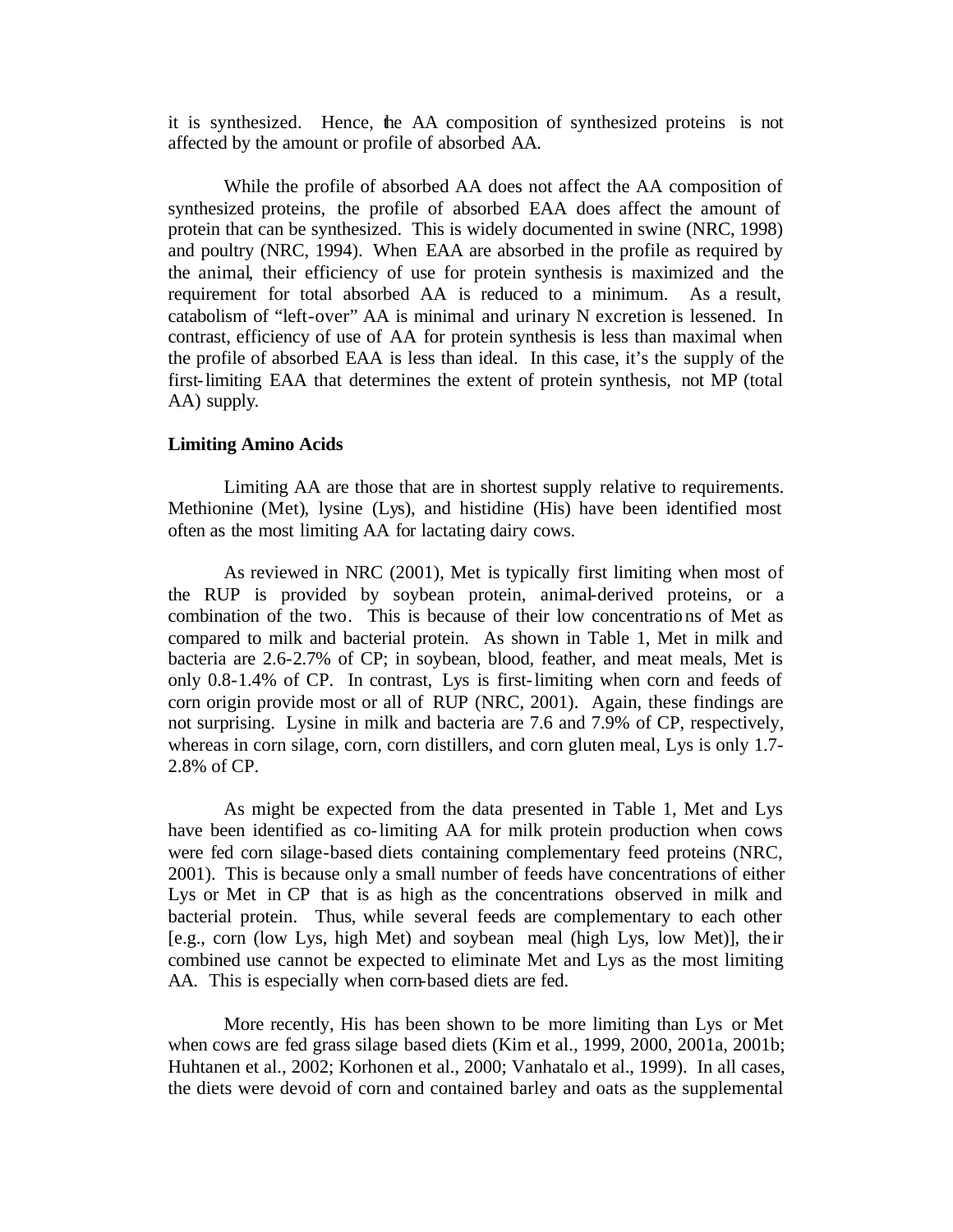energy feeds. The diets were fed with or without feather meal as the sole source of supplemental RUP. While these diets are not common in the United States, these findings make an important contribution to our understanding of AA requirements and highlight the impact that diet composition has on the sequence of AA limitation. Why did the cows respond to abomasal and intravenous infusions of His?

One cannot be certain as to why His was more limiting than Lys and Met, but the data presented in Table 1 gives at least two clues. First, His may be more limiting in ruminally synthesized bacteria than either Lys or Met for milk protein synthesis. As noted in Table 1, His is 2.0% of CP in rumen bacteria and His is 2.7% of CP in milk. In contrast, concentrations of Lys and Met are both very similar in rumen bacteria and milk (7.9 and 7.6%, and 2.6 and 2.7%, respectively). This is mentioned because in these experiments, it is expected that bacterial protein constituted a larger percentage of total MP than in cows fed corn-based diets. The CP of grass silage, barley, and oats contains considerably less RUP than corn silage and ground corn (NRC, 2001). A smaller contribution of RUP to MP means that the AA composition of RUP has less of an effect on the AA composition of total MP than feeds that are less degradable and have a higher content of RUP in CP. And second, the His content of all of these feeds is low. The His content of barley and oats is lower than the His content of corn (2.3-2.4 vs. 3.1% of CP). The His content of feather meal is considerably lower than the His content of other protein supplements (1.2 vs. 2.0-2.8% of CP). The high content of His in blood (6.4% of CP) is noteworthy and may give blood meal an additional advantage over other protein supplements, particularly when higher forage, lower corn diets are fed.

## **Ideal Profile of EAA in MP**

Based on the above discussion, it seems important that the ideal concentrations of Lys, Met, and His in MP be determined for lactating cows. If these concentrations were known, and diets could be formulated to achieve these ideal concentrations, then the efficiency of use of MP for milk protein production should be maximized. In other words, more milk protein could be produced with the same supply of MP, or the same amount of milk protein could be obtained with less MP.

Both results have been obtained. As reviewed in NRC (2001), and has now been observed on many farms, increasing intestinal supplies of Lys and Met, when they are limiting, increases yields of milk protein. The result is an increased conversion of feed N to milk N. In other cases, it has been shown that milk protein yields can be maintained by feeding less RUP if concentrations of Lys and Met in MP are increased (Noftsger and St-Pierre, 2003; Socha et al., in preparation; farm observations). Again, the result is an increased conversion of feed N to milk N.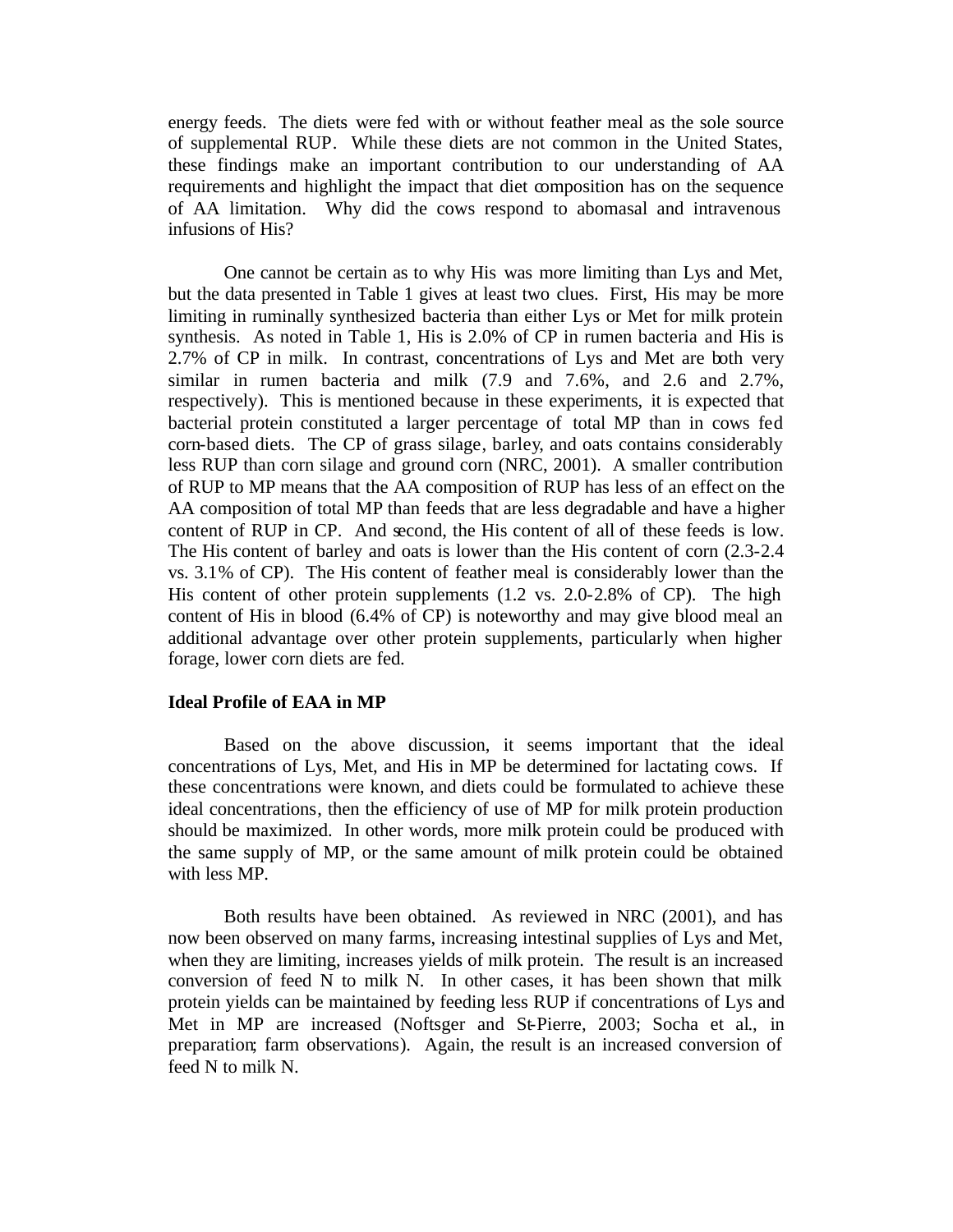Progress has been made in determining the ideal concentrations of Lys and Met in MP. As reviewed at the Four-State Applied Nutrition and Management Conference in 2001 (Schwab, 2001), the NRC (2001) publication contains doseresponse plots that relate measured milk protein content and yield responses to changes in predicted percentages of Lys and Met in MP.The plots for milk protein content are shown in Figure 1. The reader is referred to either NRC (2001; p. 81-85) or Schwab (2001) for an explanation of how the plots were generated. It should be noted that the Lys plot was generated from only that portion of the Lys data set where predicted Met was 1.95% or more of MP (solid circles) and that the Met plot was generated from only that portion of the Met data set where predicted Lys was 6.50% or more of MP (solid circles). This was done to help ensure that milk protein responses to supplemental amounts of either AA were not prevented by a deficiency of the other.

The breakpoint estimates for the required concentrations of Lys and Met in MP for maximal content of milk protein were 7.2% and 2.4%, respectively (3.0:1.0 ratio). The breakpoint estimates for the required concentrations of Lys and Met in MP for maximal yield of milk protein were 7.1% and 2.4% (plots not shown). Examination of the dose-response plots indicates little or no expected loss in content or yield of milk protein when Lys and Met in MP are 6.9% and 2.3%, respectively. In fact, our research and field experience indicates no advantage of exceeding these concentrations. Therefore, we consider the latter values (6.9 and 2.3% of MP) to be the absolute highest targets to aim for in diet formulation when using NRC (2001) as the diet evaluation model. However, even these concentrations are difficult to achieve, particularly in high producing cows fed corn based diets. As a result, our "practical recommendations " for percentages of Lys and Met in MP in this case are 6.6 and 2.2, respectively (Figure 2).

For those that use CPM-Dairy or CNCPS as a diet evaluation model, we suggest practical targets of 6.7-6.8% for Lys in MP and 2.2-2.3% for Met.

#### **Balancing for AA in the context of MP and RUP**

Based on the above discussion and the senior author's field experience over the past 2 years, an effective method to balance for Lys and Met involves a 2-step approach.

The first step is to decide what your target values will be for Lys and Met in MP. Will they be 6.6 and 2.2%, or something lower? Whatever you decide, remember two things. First, maintain a Lys:Met ratio in MP of 3.0:1.0 if using NRC (2001) or 3.1:1.0 if using CNCPS or CPM-Dairy. Having a Lys:Met ratio in MP that is either higher (usually the case) or lower (seldom occurs) than 3:1 means that one of the AA is being supplied in excess of need (see Table 2). This has no benefit to the cow. And second, try to get Lys and Met in MP as close to 6.6 and 2.2% as possible. Doing so has the net effect of increasing passage of the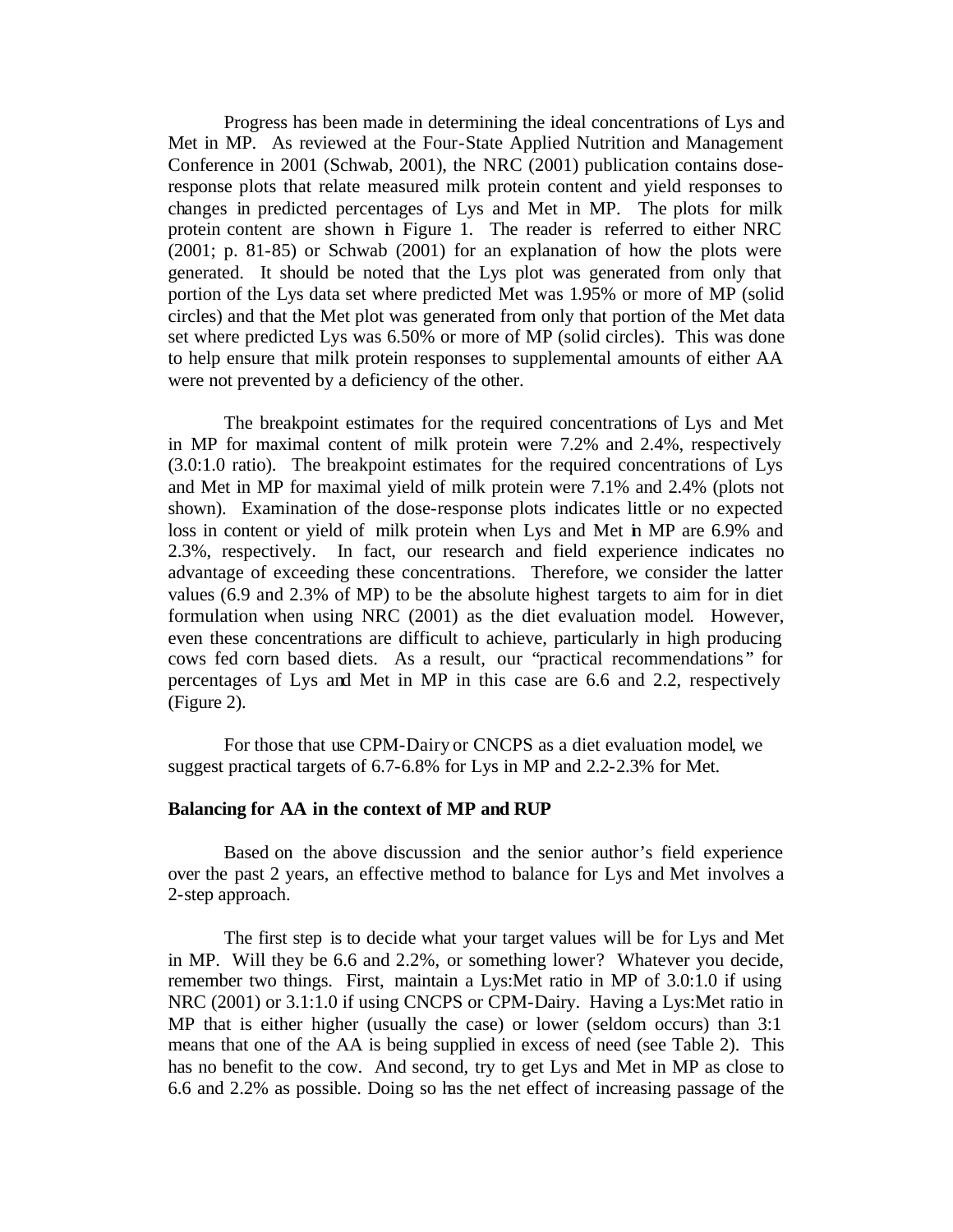first two limiting AA without the need to increase passage of MP to the small intestine (Table 2). We believe that it is cost effective, even with the current low milk prices, to use the high-Lys protein supplements (soy products and fish and blood meals) in combination with a rumen-protected Met product (RPMet) to get levels of Lys and Met in MP as close to 6.6 and 2.2% as possible (Schwab et al., 2003).

A question that is frequently asked is "what is more important, AA ratios or AA concentrations"? The reason for this question appears to be the result of the frequent emphasis on the 3:1 Lys/Met ratio. In one of the dairy publications about 3 months ago, the following statement was made  $-$  "A by-product such as corn gluten meal has a high level of methionine that can be used in combination with blood meal and fish to achieve the desired ratio of 3:1 lysine-methionine". The author was correct in what he said. However, the emphasis was on AA ratios, with no consideration given to how that strategy affects concentrations of Lys and Met in MP. Purchasing the usually more expensive fish and blood meals only to dilute out their high content of Lys (7.7-9.0% of CP, Table 1) with a low-Lys protein supplement such as corn gluten meal (1.7% of CP) is counterproductive and does not achieve the desired goal of high Lys and Met concentrations in MP. If the decision is made to feed the higher RUP, higher Lys products such as soybean, fish, and blood meals, then the most effective Met supplement is RPMet. Use of a RPMet supplement allows Met in MP to be increased without decreasing Lys.

In a recent paper (Schwab et al., 2003), we made the comparison of achieving a 3:1 Lys-Met ratio in MP using soybean meal, blood meal, and a RPMet product as the primary sources of supplemental AA in a corn based ration vs. using soybean meal, corn distillers grains and corn gluten meal. Diet RDP and RUP concentrations were kept constant between the two diets. In the first case, the NRC (2001) predicted concentrations of Lys and Met in MP were 6.6 and 2.1% (3:1/1.0 ratio) and MP-Lys and Met flows were 191 and 61  $g/d$ . (Note: a 3:1 ratio could have been obtained by including more RPMet in the diet). In the second case, the predicted concentrations of Lys and Met in MP were 5.8 and 1.9% (3.0:1.0 ratio); MP-Lys and Met flows were 170 and 56 g/d.

## **Field experiences**

Presented in Table 3 are the NRC (2001) evaluations of the "before" and "after" diets for six dairy farms in which diet changes were made to increase flows of MP-Lys and Met without increasing flows of total MP. In all cases, Lys concentrations in MP were increased by introducing blood meal and reducing or eliminating distillers grains or a protected soy product. Methionine concentrations in MP were increased to obtain the desired 3:1 Lys-Met ratio in MP by adding a RPMet product (Smartamine M) to the diets. Also presented in Table 3 are the "before" and "after" milk protein and fat percentages. There was no attempt to measure changes in milk yield for most of the herds.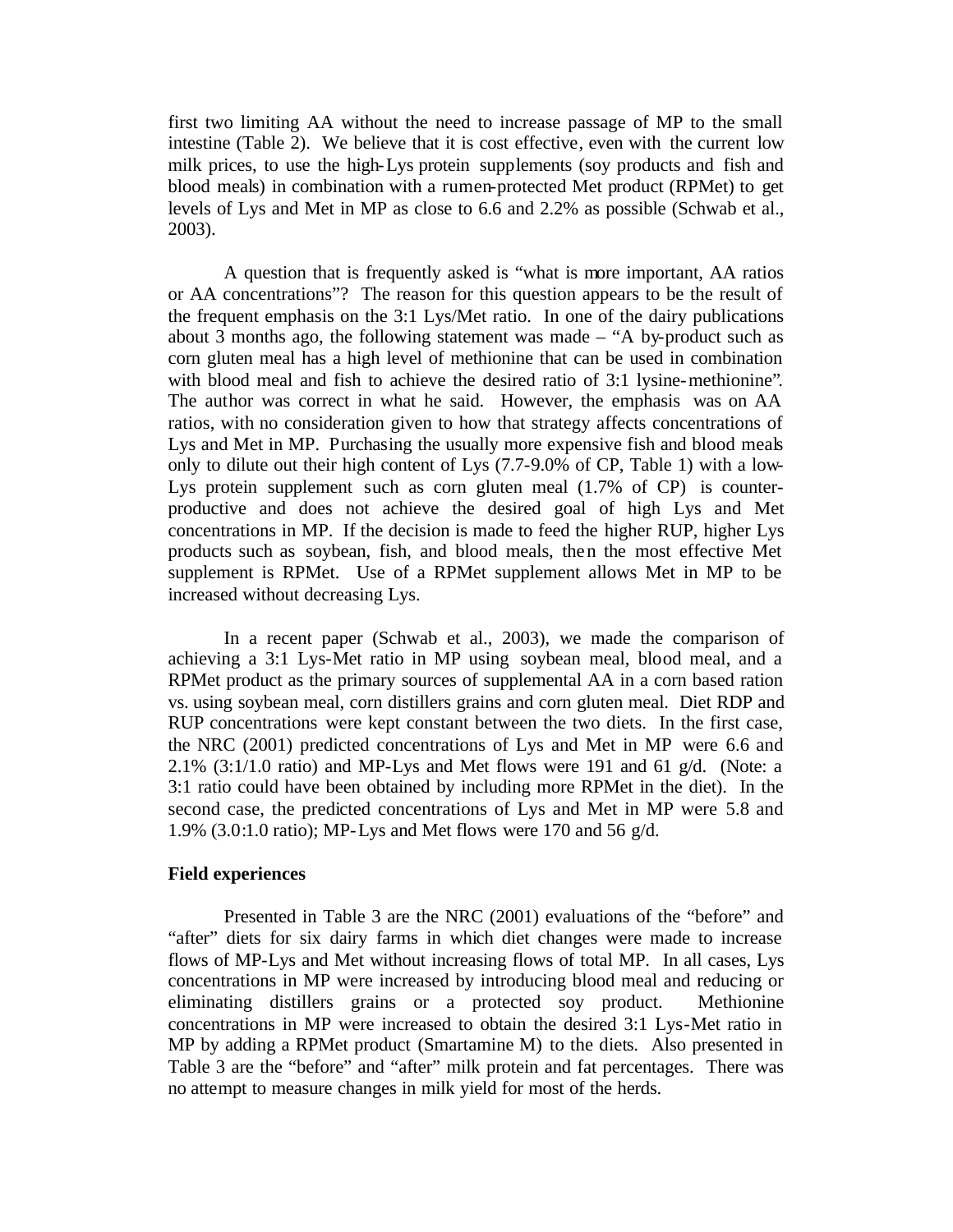There are three noteworthy observations. First, as evidenced by the high Lys/Met ratios, Met was more limiting than Lys in all of the "before" diets. Therefore, we would conclude that all of the herds would have benefited with higher milk protein concentrations by adding RPMet to the diets. Second, as a result of increasing Lys in MP as well as adding enough RPMet to the diets to achieve a Lys/Met ratio in MP equaled or approximated the desired 3.0/1 ratio, flows of MP-Met were increased 15 to 30%. These are significant increases in the availability of an apparent limiting nutrient and explains why the producers not only observed some rather significant increases in content of milk protein but why in most cases they also thought they observed higher milk yields. And third, in all cases, the diet changes resulted in variable increases in milk fat percentages. This has been an often observed result when Met concentrations in MP are increased (NRC, 2001).

#### **University of New Hampshire Experience**

The following discussion describes the "before" and "after" diets for herd 6 and the rationale for the changes that were made. Herd 6 is the University of New Hampshire Research Herd.

For about an 11-month period ending 2 years ago, 75 of our dairy cows were fed a diet containing (DM basis): 29.8% corn silage, 9.6% alfalfa hay, 9.6% grass silage, 15.4% ground corn, 7.4% barley, 4.8% soy hulls, 11.6% soybean meal, 6.4% expeller soybean meal, 1.9% fat, and 3.5% minerals and vitamins. During that period, milk true protein varied between 2.70 and 2.83% and milk fat between 3.4 and 3.7%.

At the end of the 11-month period, the diet was changed. The new diet contained (DM basis): 30.9% corn silage, 12.3% grass silage, 6.0% alfalfa hay, 19.1% corn, 9.4% barley, 3.7% soy hulls, 7.4% soybean meal, 3.7% canola meal, 0.14% urea, 2.2% of a highly digestible animal protein blend (Venture Milling) that contained 0.075% Smartamine M and 0.10% Rhodimet AT-88, 1.9% fat, and 3.1% minerals and vitamins. The animal protein blend replaced the expeller soybean meal to increase Lys in MP. Smartamine M was added to achieve the desired 3.0/1.0 Lys to Met ratio in MP. The canola meal and urea replaced some of the soybean meal to provide a more diverse mix of RDP and to lower the cost of RDP. And finally, RDP and RUP were decreased to eliminate some of what NRC (2001) indicated to be a surplus and to offset the higher cost of the animal protein blend. The new diet contained 17.2% CP as compared to 18.1% for the old diet. According to NRC (2001), the new diet contained 10.6% RDP (instead of 10.8%) and 6.6% RUP (instead of 7.3%). Because of the decrease in RUP, predicted MP flows to the small intestine were decreased from 3071 to 2809  $g/d$ (8% reduction). RDP was lowered by 2%. However, predicted concentrations of Lys and Met in MP increased from 6.34% and 1.73% to 6.55% and 2.20%, respectively. Therefore, even though predicted passage of MP was 8% less, the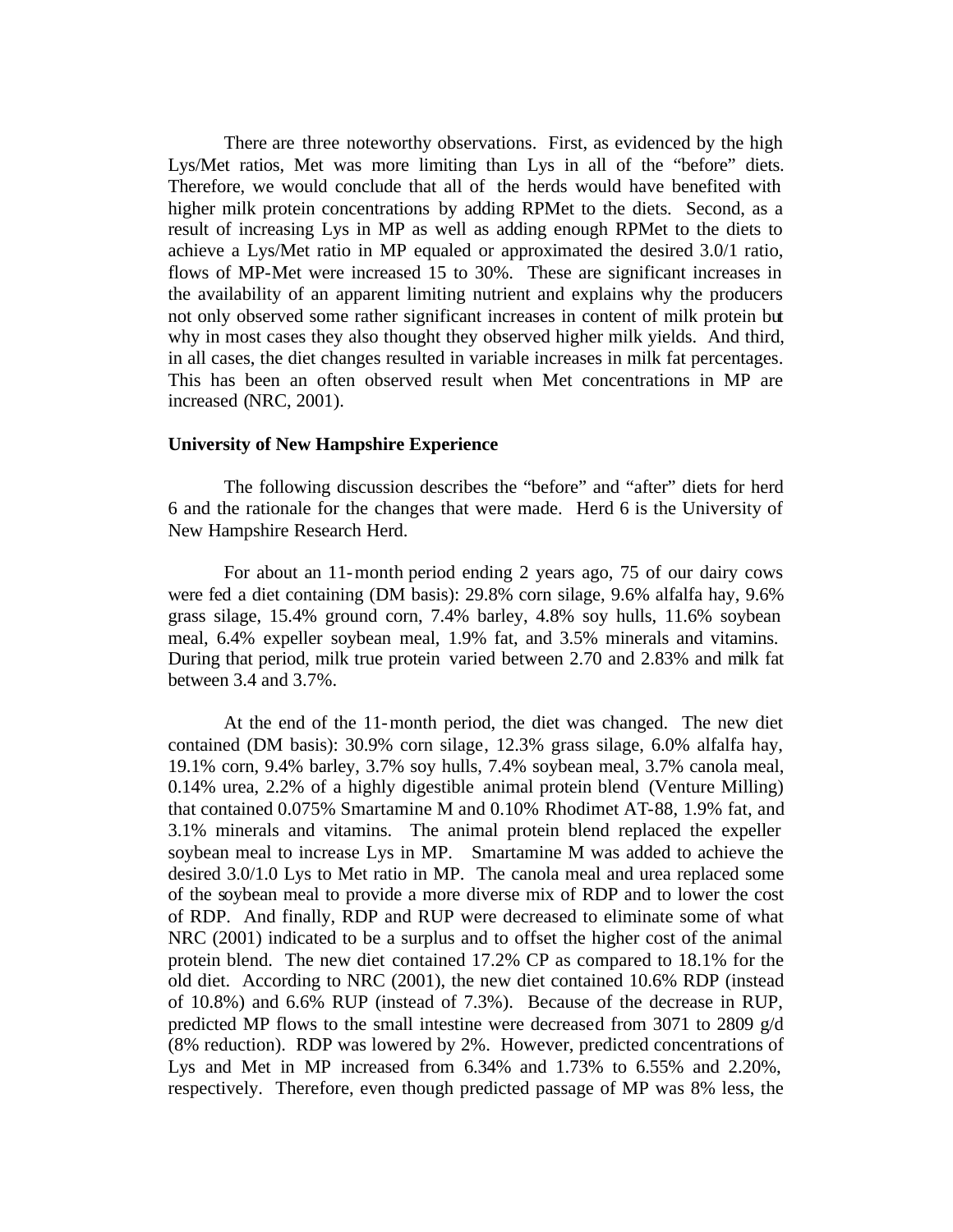predicted flow of MP-Met (previously the "weakest link") was increased from 53 to 61 g/d, a 16% increase. Predicted MP-Lys flows decreased from 195 to 184 g/d. This was not considered to be a problem because amounts greater than what would be needed to achieve a Lys/Met ratio of 3.0/1.0 using NRC (2001) would be considered to be a surplus.

The cows were switched gradually over a 10-d period to the new diet. For the 2-wk period preceding the transition to the new diet, milk protein concentrations averaged 2.82%. Although considered to be low, this level of milk protein was at the high end of the range (2.70% to 2.83%) for the preceding 11 month period. One week after the change, milk protein concentrations had increased to 3.01%. At the end of wk 2, protein increased to 3.06% and by wk 4 it had increased to 3.13%. Thereafter, and for the next couple of months while it was being monitored, milk protein stabilized between 3.12 and 3.16%. As expected because of the decrease in ration CP, milk urea N decreased from an average of 14.5 to an average of 12.4 mg/dL. Milk fat concentrations also increased. It appeared that milk yields increased but it was difficult to determine that as the cows (on average) were advancing in days-in-milk.

The economics of the diet changes were most favorable. Because we assumed that milk yield was not increased, we also assumed that DM intake was not affected. A cost analysis of the diet indicated an approximate 5 cents per cow per day increase in feed costs. However, because of the increases in milk protein and milk fat concentrations, milk income was increased by \$0.70 per cow per day. The increased income-over-feed-costs (IOFC) was \$0.65 (assuming no increase in milk yield or feed intake).

### **Predicting Production from MP-Lys and MP-Met**

Is balancing for Lys and Met in MP always profitable? The use of high quality protein and RPMet supplements to increase intestinal flows of MP-Lys and Met continue to be questioned as to their economic value. Do we keep the high-Lys, high-digestible blood, fish and soybean meals and the protected Met supplements in the diets at our normal inclusion levels, or just feed less? Or, do we let cost per ton of feed take center stage and scrap these feeds? Unfortunately, the current diet evaluation models that predict passage of MP-AA to the small intestine (e.g., NRC, 2001; CNCPS, and CPM-Dairy) in their present form are not useful in predicting the effect that changes in supplies of MP-Lys and MP-Met have on milk and milk component produc tion. Until such systems are in place, it will remain difficult to predict the effect that changes in protein supplementation strategies have on milk and milk protein yields and the resulting effects on IOFC.

Schwab et al. (2003) used the NRC (2001) model in conjunction with published experiments to examine the relationships between predicted supplies of MP, MP-Met, and MP-Lys and yields of milk and milk protein. That effort has been extended for this paper.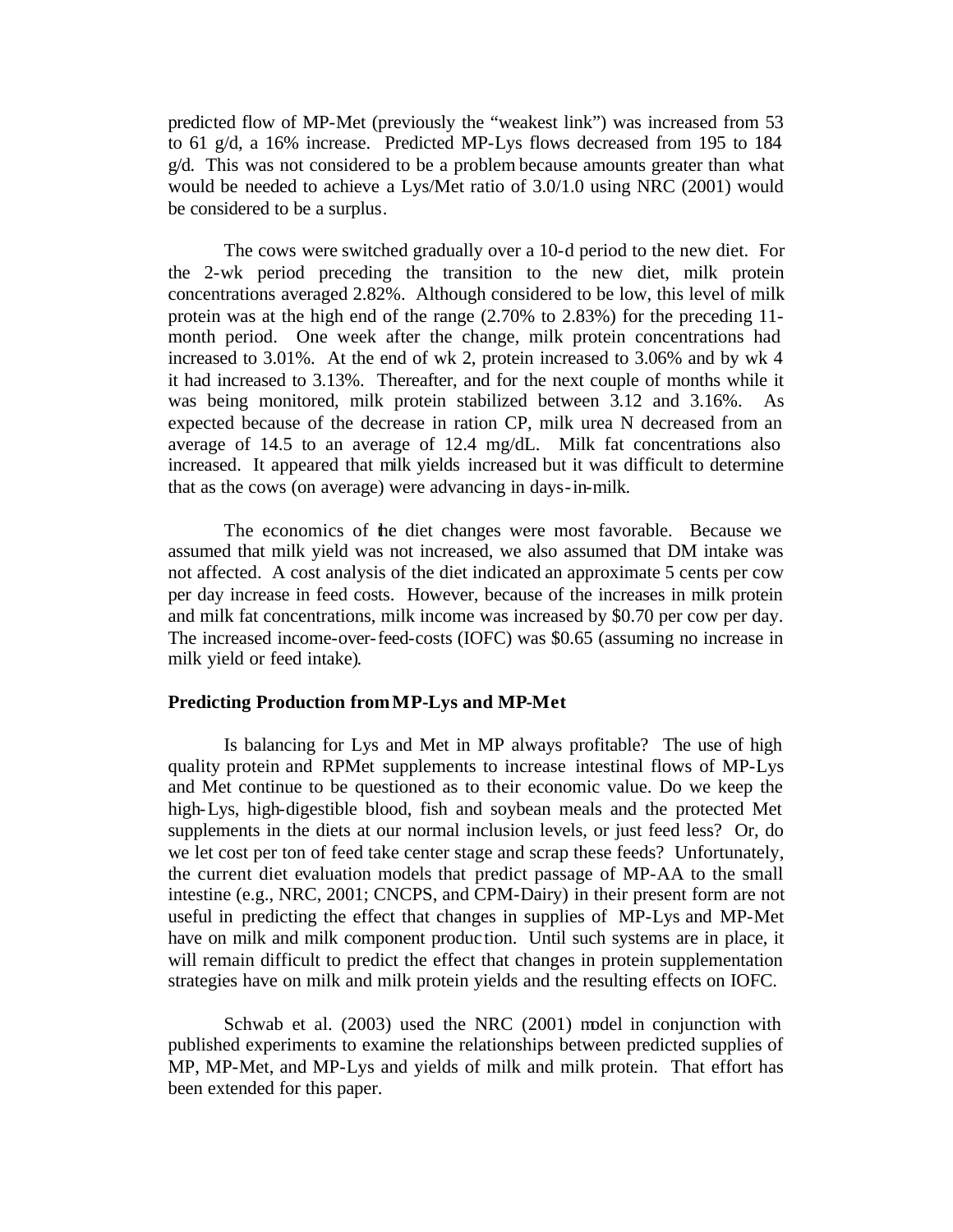Over 300 diets from experiments published in the Journal of Dairy Science were entered into the NRC (2001) model. In most of these experiments the objective was to compare the effects of feeding different protein supplements on milk production and milk composition, and in some cases, passage of N fractions to the small intestine. Relevant data from the Summary and Duodenal Amino Acid Supply Reports were recorded.

To generate plots of measured yields of milk and milk protein vs. predicted supplies of MP, data were restricted to diets in which NE-allowable milk was higher than MP-allowable milk, and actual milk yield was between minus 6 kg and plus 6 kg of MP-allowable milk. The former restriction was imposed to help ensure that MP was more limiting than NE. The latter restriction was imposed to avoid the use of experiments in which factors other than MP or NE limited lactation performance or situations where excessive protein mobilization may have been occurring.

To generate plots of measured yields of milk and milk protein vs. predicted supplies of MP-Lys and MP-Met, data were restricted to diets in which MP balance was within  $-250$  and  $+100$  g/d of zero balance. This was done with the hope of further ensuring that Lys and Met were limiting. For the Met plots, we imposed the restriction that that the Lys/Met ratio in MP had to be greater than 3.0/1.0 to make more certain that Met was more limiting than Lys. For the Lys plots, we wanted to add the restriction that the ratio of Lys to Met in MP had to be less than 3.0/1.0 to ensure that Lys was more limiting in MP than Met. However, only in a few cases was the ratio of Lys to Met in MP less than 3.0/1.0. Therefore, to give ourselves an adequate number of data points from which to get some idea of the relationship between yields of milk and milk protein vs. predicted supplies of Lys, diets yielding predicted Lys/Met ratios up to 3.25/1.0 were used.

The resulting plots are presented in Figure 3. There are at least three observations that are worthy of mention. First, in all cases (for MP, MP-Met, and MP-Lys), it appears that protein yields can be predicted more accurately than milk yields. This would be expected because of the changes in milk protein percentages that often occur with changes in protein nutrition. Second, as expected, predicting yields of milk and milk protein from intestinal supplies of the most limiting AA is more precise than predicting yields from MP supply. Third, and while the current data is too limited and not adequate for this exercise, it appears that a ve ry strong relationship exists between milk and milk protein yields and predicted MP-Lys supplies. This should probably be expected given the fact that Lys, unlike Met, has only one function in the body, i.e., protein synthesis.

### **Conclusions**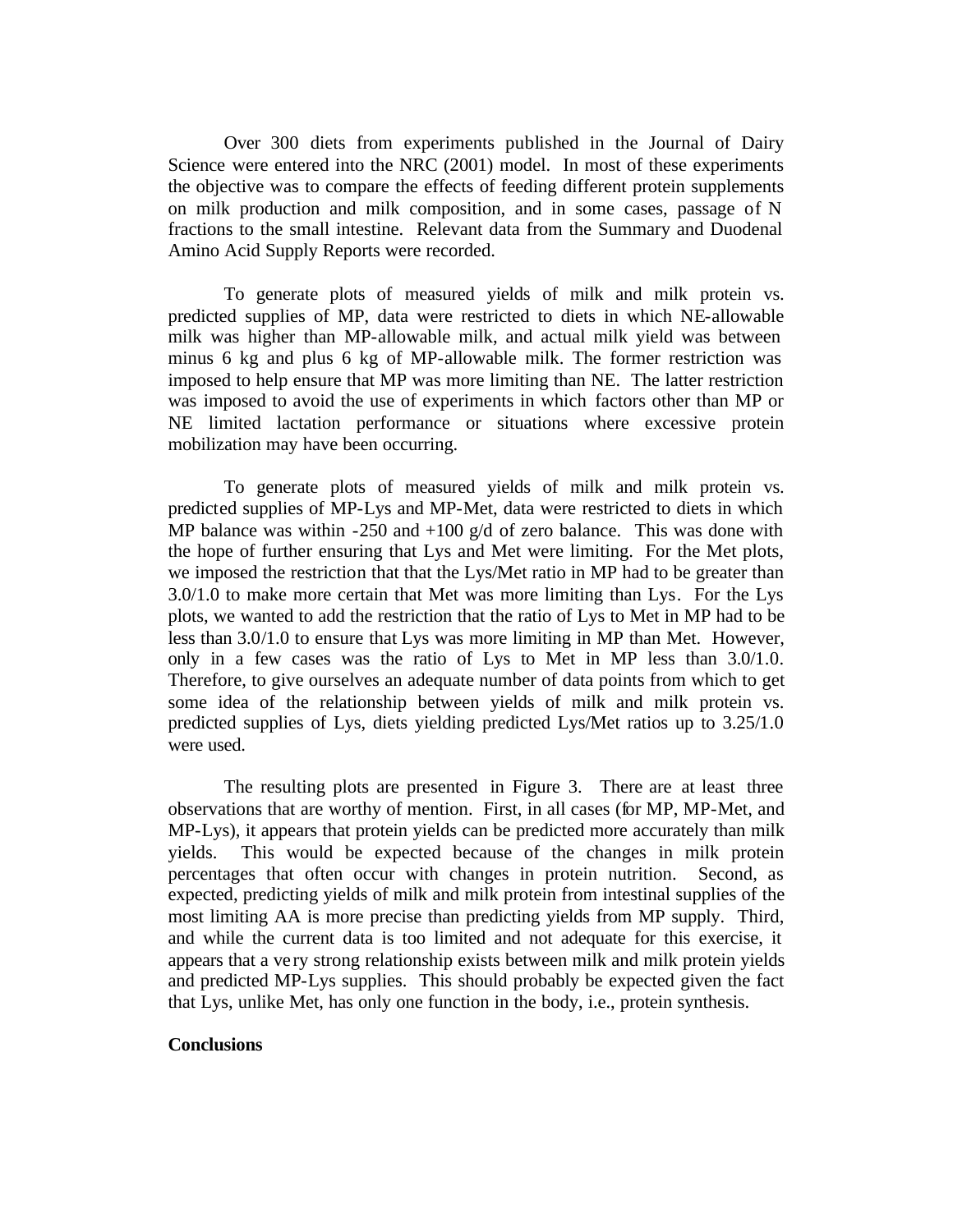Balancing diets to optimize Lys and Met nutrition is important to maximizing milk and milk protein yields. As expected, it appears that establishing relationships between predicted supplies of the most limiting AA in the diet and milk and milk protein yields will allow for more accurate prediction of changes in milk protein production when changes in protein nutrition are made. Of concern is the lack of a rumen-protected Lys product and therefore, the inability to achieve desired concentrations of Lys in MP when high corn diets are fed.

# **References**

- Huhtanen, P., V. Vanhatalo, and T. Varvikko. 2002. Effects of abomasal infusions of histidine, glucose, and leucine on milk production and plasma metabolites of dairy cows fed grass silage diets. J. Dairy Sci. 85:204-216.
- Kim, C. H., T. G. Kim, J. J. Choung, and D. G. Chamberlain. 1999. Determination of the first limiting amino acid for milk production in dairy cows consuming a diet of grass silage and a cereal-based supplement containing feather meal. J. Sci. Food Agric. 79:1703-1708.
- Kim, C. H., T. G. Kim, J. J. Choung, and D. G. Chamberlain. 2000. Variability in the ranking of the three most-limiting amino acids for milk protein production in dairy cows consuming grass silage and a cereal-based supplement containing feather meal. J. Sci. Food Agric. 80:1386-1392.
- Kim, C. H., T. G. Kim, J. J. Choung, and D. G. Chamberlain. 2001a. Effects of intravenous infusion of amino acids and glucose on the yield and concentration of milk protein in dairy cows. J. Dairy Res. 68:27-34.
- Kim, C. H., T. G. Kim, J. J. Choung, and D. G. Chamberlain. 2001b. Estimates of the efficiency of transfer of L-histidine from blood to milk when it is the first-limiting amino acid for secretion of milk protein in the dairy cow. J. Sci. Food Agric. 81:1150-1155.
- Korhonen, M., A. Vanhatalo, T. Varvikko, and P. Huhtanen. 2000. Responses to graded doses of histidine in dairy cows fed grass silage diets. J. Dairy Sci. 83:2596-2608.
- National Research Council. 2001. Nutrient Requirements of Dairy Cattle. 7th rev. ed. Natl. Acad. Sci., Washington, DC.
- National Research Council. 1998. Nutrient Requirements of Swine. 10th rev. ed. Natl. Acad. Sci., Washington, DC.
- National Research Council. 1994. Nutrient Requirements of Poultry. 9th rev. ed. Natl. Acad. Sci., Washington, DC.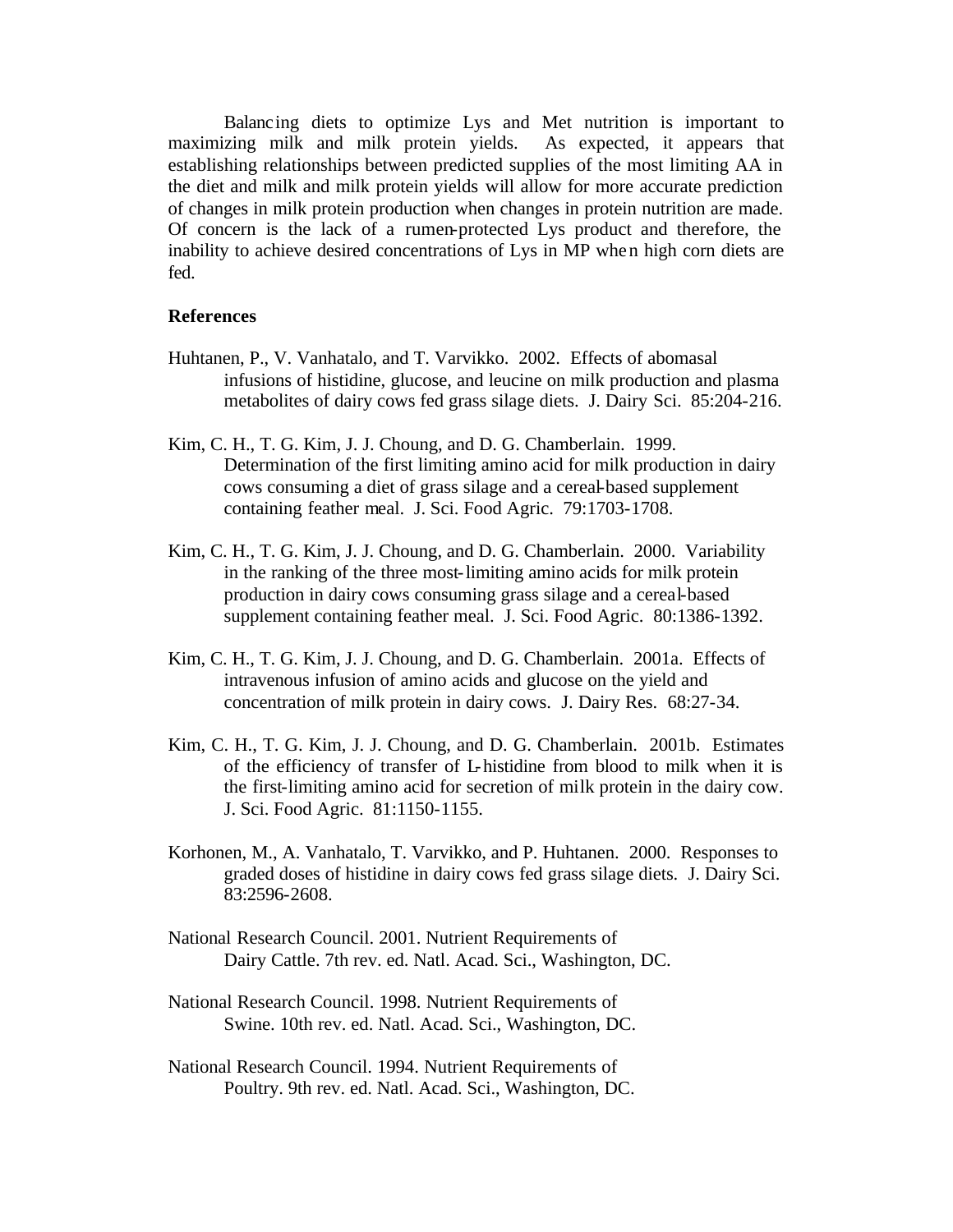- National Research Council. 1989. Nutrient Requirements of Dairy Cattle. 7th rev. ed. Natl. Acad. Sci., Washington, DC.
- National Research Council. 1978. Nutrient Requir ements of Dairy Cattle. 5th rev. ed. Natl. Acad. Sci., Washington, DC.
- National Research Council. 1971. Nutrient Requirements of Dairy Cattle. 4th rev. ed. Natl. Acad. Sci., Washington, DC.
- Noftsger, S. and N. R. St-Pierre. 2003. Supplementation of Met and selection of highly digestible rumen undegradable protein to improve nitrogen efficiency for milk production. J. Dairy Sci. 86: 958-969.
- O'Connor, J. D., C. J. Sniffen, D. G. Fox, and W. Chalupa. 1993. A net carbohydrate and protein system for evaluating cattle diets: IV. Predicting amino acid adequacy. J. Anim. Sci. 71:1298-1311.
- Schwab, C. G. 2001. Dairy NRC 2001: Protein System. In: Proc. Four-State Applied Nutrition and Management Conference, La Crosse, WI, p. 25-34.
- Schwab, C. G., R. S. Ordway, and N. L. Whitehouse. 2003. The latest on amino acid feeding. In: Proc. Southwest Nutrition and Management Conference, Phoenix, AZ, p. 27-41.
- Socha, M. T., D. E. Putnam, B. D. Garthwaite, N. L. Whitehouse, N. A. Kierstead, C. G. Schwab, G. A. Ducharme, and J. C. Robert. 2003. Supplementing diets of prepartum and early lactation cows with rumenstable amino acids. J. Dairy Sci. (In preparation).
- Vanhatalo, A., P. Huhtanen, V. Toivonen, and T. Varvikko. 1999. Response of dairy cows fed grass silage diets to abomasal infusions of histidine alone or in combinations with methionine and lysine. J. Dairy Sci. 82:2674- 2685.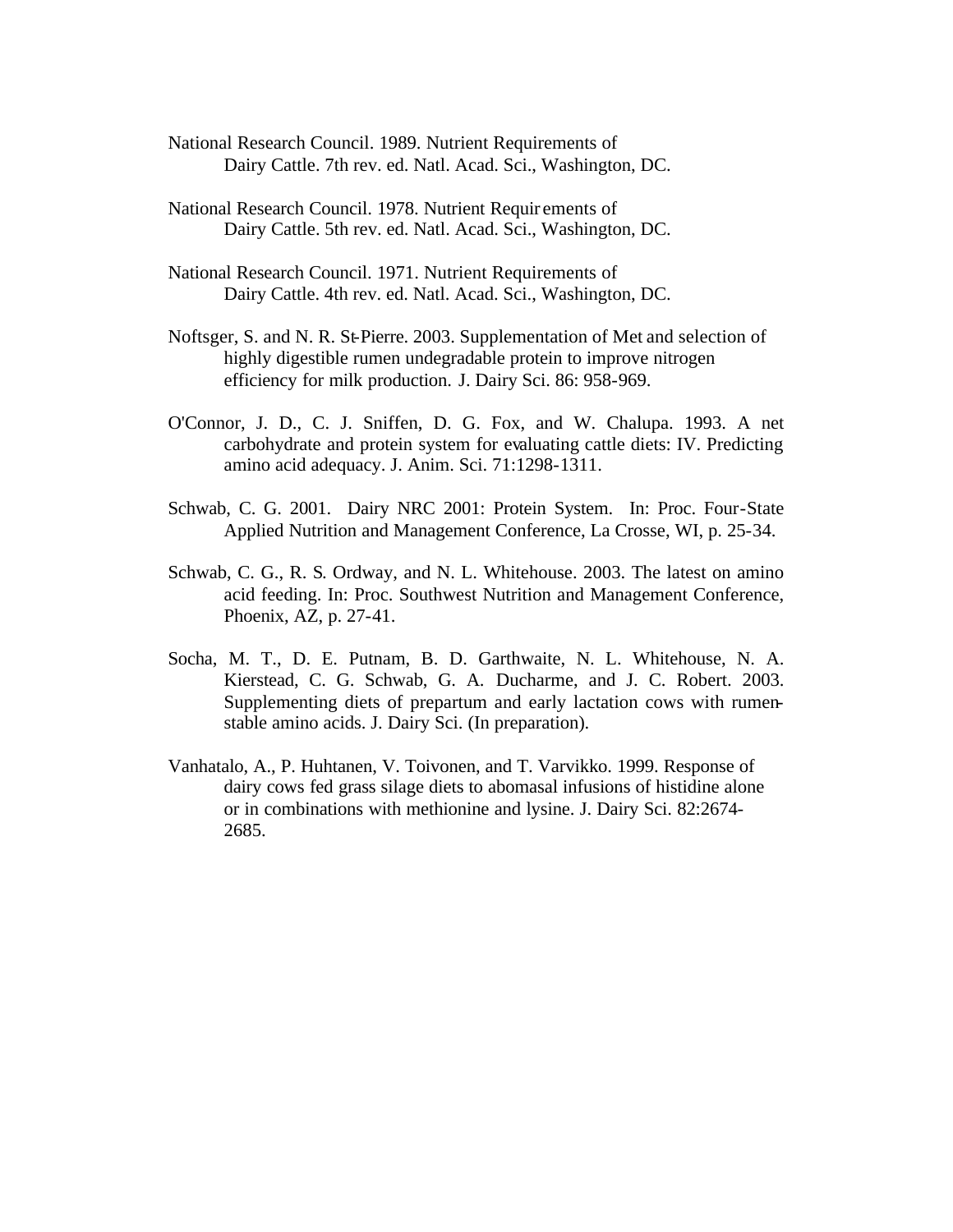| Item             | Arg            | His | <b>Ile</b> | Leu  | Lys | Met | Phe | Thr | <b>Trp</b>               | Val |
|------------------|----------------|-----|------------|------|-----|-----|-----|-----|--------------------------|-----|
|                  | $(\%$ of CP) - |     |            |      |     |     |     |     |                          |     |
| Lean tissue      | 6.6            | 2.5 | 2.8        | 6.7  | 6.4 | 2.0 | 3.5 | 3.9 | 0.6                      | 4.0 |
| Milk             | 3.4            | 2.7 | 5.8        | 9.2  | 7.6 | 2.7 | 4.8 | 3.7 | 1.5                      | 5.9 |
| Bacteria         | 5.1            | 2.0 | 5.7        | 8.1  | 7.9 | 2.6 | 5.1 | 5.8 | $\overline{\phantom{0}}$ | 6.2 |
|                  |                |     |            |      |     |     |     |     |                          |     |
| Alfalfa silage   | 3.9            | 1.7 | 3.9        | 6.4  | 4.4 | 1.4 | 4.2 | 3.8 | 0.9                      | 5.0 |
| Corn silage      | 2.0            | 1.8 | 3.3        | 8.6  | 2.5 | 1.5 | 3.8 | 3.2 | 0.4                      | 4.5 |
| Grass silage     | 3.1            | 1.7 | 3.6        | 6.1  | 3.3 | 1.2 | 4.4 | 3.3 | 1.1                      | 4.9 |
|                  |                |     |            |      |     |     |     |     |                          |     |
| <b>Barley</b>    | 5.1            | 2.3 | 3.5        | 7.0  | 3.6 | 1.7 | 5.1 | 3.4 | 1.2                      | 4.9 |
| Corn             | 4.6            | 3.1 | 3.3        | 11.2 | 2.8 | 2.1 | 4.6 | 3.6 | 0.7                      | 4.0 |
| Oats             | 6.8            | 2.4 | 3.8        | 7.3  | 4.2 | 2.9 | 5.2 | 3.5 | 1.2                      | 5.2 |
| Wheat            | 4.7            | 2.4 | 3.3        | 6.6  | 2.8 | 1.6 | 4.6 | 2.9 | 1.2                      | 4.2 |
|                  |                |     |            |      |     |     |     |     |                          |     |
| Brewers grains   | 5.8            | 2.0 | 3.9        | 7.9  | 4.1 | 1.7 | 4.6 | 3.6 | 1.0                      | 4.8 |
| Canola meal      | 7.0            | 2.8 | 3.8        | 6.8  | 5.6 | 1.9 | 4.1 | 4.4 | 1.5                      | 4.7 |
| Corn DDG w/sol   | 4.1            | 2.5 | 3.7        | 9.6  | 2.2 | 1.8 | 4.9 | 3.4 | 0.9                      | 4.7 |
| Corn gluten meal | 3.2            | 2.1 | 4.1        | 16.8 | 1.7 | 2.4 | 6.4 | 3.4 | 0.5                      | 4.6 |
| Cottonseed meal  | 11.1           | 2.8 | 3.1        | 5.9  | 4.1 | 1.6 | 5.3 | 3.2 | 1.2                      | 4.2 |
| Soybean meal     | 7.3            | 2.8 | 4.6        | 7.8  | 6.3 | 1.4 | 5.3 | 4.0 | 1.3                      | 4.6 |
| Sunflower meal   | 8.2            | 2.6 | 4.1        | 6.4  | 3.6 | 2.3 | 4.6 | 3.7 | 1.2                      | 5.0 |
|                  |                |     |            |      |     |     |     |     |                          |     |
| Blood meal       | 4.4            | 6.4 | 1.3        | 12.8 | 9.0 | 1.2 | 6.9 | 4.3 | 1.6                      | 8.7 |
| Feather meal     | 6.9            | 1.2 | 4.9        | 8.5  | 2.6 | 0.8 | 4.9 | 4.7 | 0.7                      | 7.5 |
| Fish meal        | 5.8            | 2.8 | 4.1        | 7.2  | 7.7 | 2.8 | 4.0 | 4.2 | 1.1                      | 4.8 |
| Meat meal        | 7.1            | 2.1 | 3.0        | 6.3  | 5.4 | 1.4 | 3.6 | 3.4 | 0.7                      | 4.4 |

Table 1. A comparison of the essential amino acid composition of body lean tissue, milk, and ruminal bacteria with that of some common feeds<sup>1</sup>.

<sup>1</sup> Amino acid values for lean tissue, milk, and ruminal bacteria are from O'Connor et al. (1993) and amino acid values for feeds are from NRC (2001).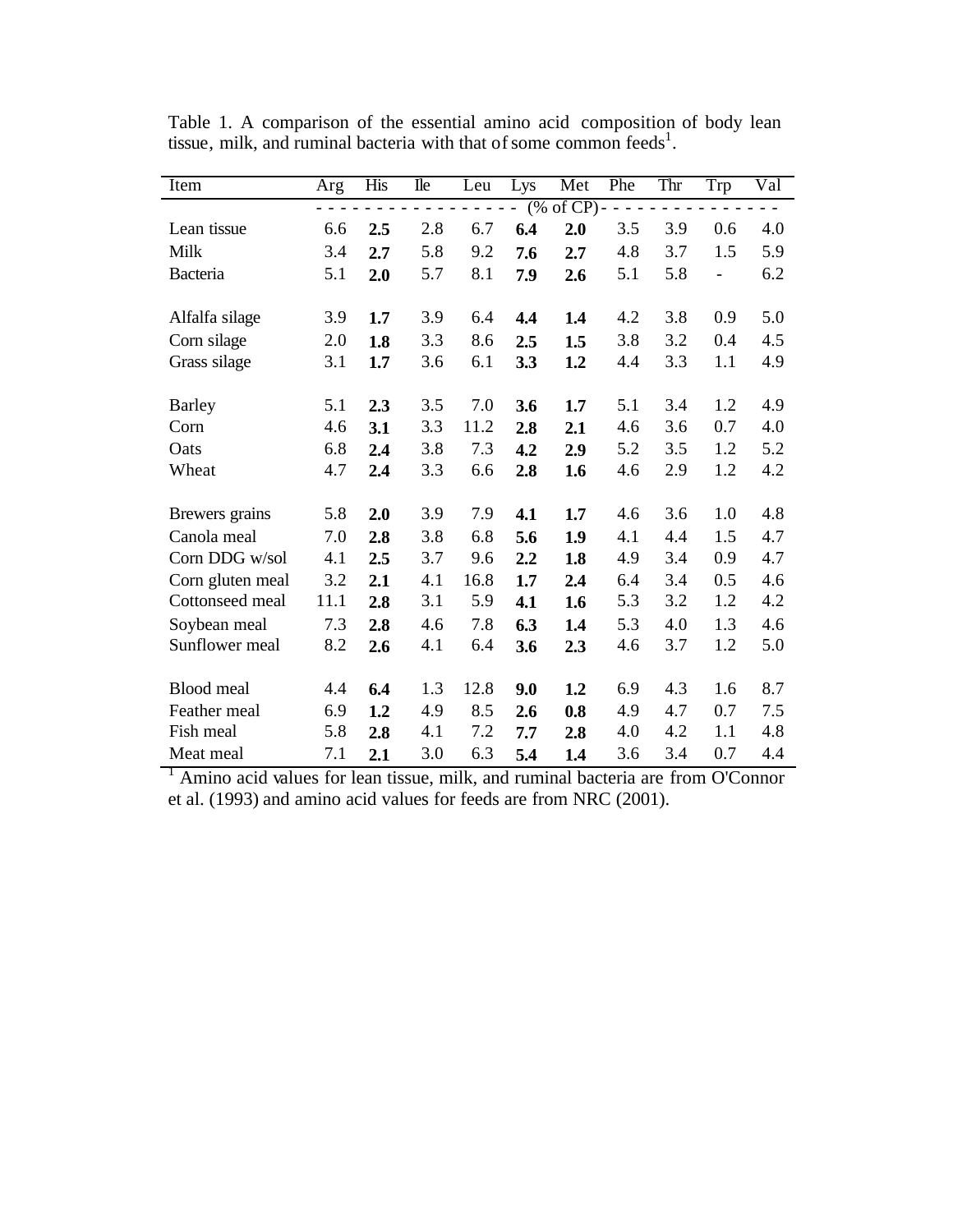|                           |       |        | Flows <sup>T</sup> | Used for protein synthesis <sup>2</sup> |        |  |
|---------------------------|-------|--------|--------------------|-----------------------------------------|--------|--|
| Predicted Lys/Met Lys/Met |       |        |                    |                                         |        |  |
| in MP                     | ratio | MP-Lys | MP-Met             | MP-Lys                                  | MP-Met |  |
| (%)                       |       |        |                    | (g/d)                                   |        |  |
| 6.4/1.7                   | 3.8/1 | 179    | 48                 | 144                                     | 48     |  |
| 5.8/1.7                   | 3.4/1 | 162    | 48                 | 144                                     | 48     |  |
| 5.7/1.9                   | 3.0/1 | 160    | 53                 | 159                                     | 53     |  |
| 5.8/2.1                   | 2.8/1 | 162    | 59                 | 162                                     | 54     |  |
| 6.3/2.0                   | 3.2/1 | 176    | 56                 | 168                                     | 56     |  |
| 6.6/2.2                   | 3.0/1 | 185    | 62                 | 186                                     | 62     |  |

Table 2. Effect of NRC (2001) predicted percentages of Lys and Met in MP on calculated flows of MP-Lys and MP-Met, and the amounts of MP-Lys and Met that can be used for protein synthesis.

<sup>1</sup> Calculations are based on a predicted MP supply of 2,800 g/d.<br><sup>2</sup> Based on the assumption that the optimum Lys/Met ratio in MP is 3:1 and the understanding that any AA supplied in excess of need for protein synthesis is not used for protein synthesis and therefore, is catabolized and used for energy.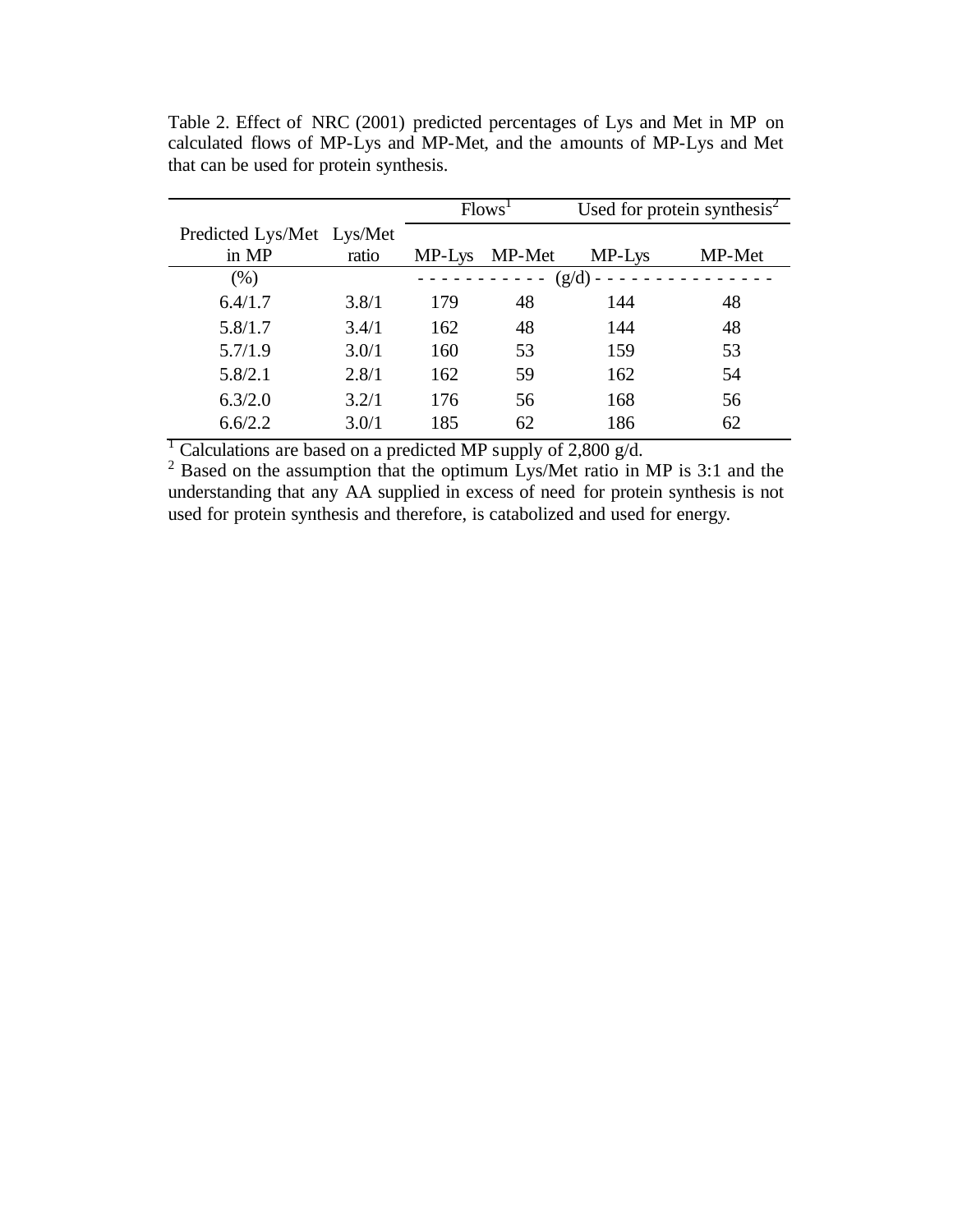|                  | Herd 1        |       | Herd 2        |       | Herd 3        |       |  |
|------------------|---------------|-------|---------------|-------|---------------|-------|--|
| Item             | <b>Before</b> | After | Before        | After | <b>Before</b> | After |  |
| CP, %            | 17.7          | 17.8  | 18.3          | 18.6  | 18.3          | 18.1  |  |
| RDP, %           | 10.9          | 11.2  | 11.0          | 11.2  | 11.4          | 11.3  |  |
| RUP, %           | 6.8           | 6.6   | 7.3           | 7.4   | 6.9           | 6.8   |  |
| MP, g/d          | 3054          | 2984  | 3159          | 3131  | 3062          | 3040  |  |
| Lys, % $MP$      | 5.78          | 6.53  | 5.74          | 6.20  | 5.84          | 6.18  |  |
| Met, %MP         | 1.65          | 2.17  | 1.68          | 2.08  | 1.68          | 2.01  |  |
| $MP-Lys$ , $g/d$ | 177           | 195   | 181           | 194   | 179           | 188   |  |
| MP-Met, g/d      | 50            | 65    | 53            | 65    | 51            | 61    |  |
| Lys/Met          | 3.5/1         | 3.0/1 | 3.4/1         | 3.0/1 | 3.5/1         | 3.1/1 |  |
|                  |               |       |               |       |               |       |  |
| Milk protein, %  | 3.06          | 3.33  | 2.99          | 3.12  | 3.02          | 3.22  |  |
| Milk fat, %      | 3.81          | 3.92  | 3.56          | 3.66  | 3.61          | 3.72  |  |
|                  |               |       |               |       |               |       |  |
|                  | Herd 4        |       | Herd 5        |       | Herd 6        |       |  |
| Item             | Before        | After | <b>Before</b> | After | <b>Before</b> | After |  |
| CP, %            | 19.1          | 18.2  | 17.6          | 17.0  | 18.1          | 17.2  |  |
| RDP, %           | 12.0          | 11.2  | 10.4          | 10.3  | 10.8          | 10.6  |  |
| RUP, %           | 7.1           | 6.9   | 7.2           | 6.7   | 7.3           | 6.6   |  |
| MP, g/d          | 3107          | 3030  | 3073          | 3035  | 3071          | 2809  |  |
| Lys, %MP         | 5.84          | 6.25  | 6.34          | 6.76  | 6.37          | 6.55  |  |
| Met, %MP         | 1.67          | 2.04  | 1.73          | 2.35  | 1.73          | 2.20  |  |
| MP-Lys, g/d      | 182           | 189   | 195           | 193   | 184           | 174   |  |
| MP-Met, g/d      | 52            | 62    | 53            | 61    | 50            | 58    |  |
| Lys/Met          | 3.5/1         | 3.0/1 | 3.7/1         | 3.2/1 | 3.7/1         | 3.0/1 |  |

Milk protein, % 3.00 3.20 3.20 3.50 2.82 3.16<br>Milk fat, % 3.49 3.64 3.90 4.30 3.32 3.78 Milk fat, % 3.49 3.64 3.90 4.30 3.32 3.78

Table 3. NRC (2001) evaluations of "Before" and "After" diets for six commercial farms in which concentrations of Met and Lys in MP were increased.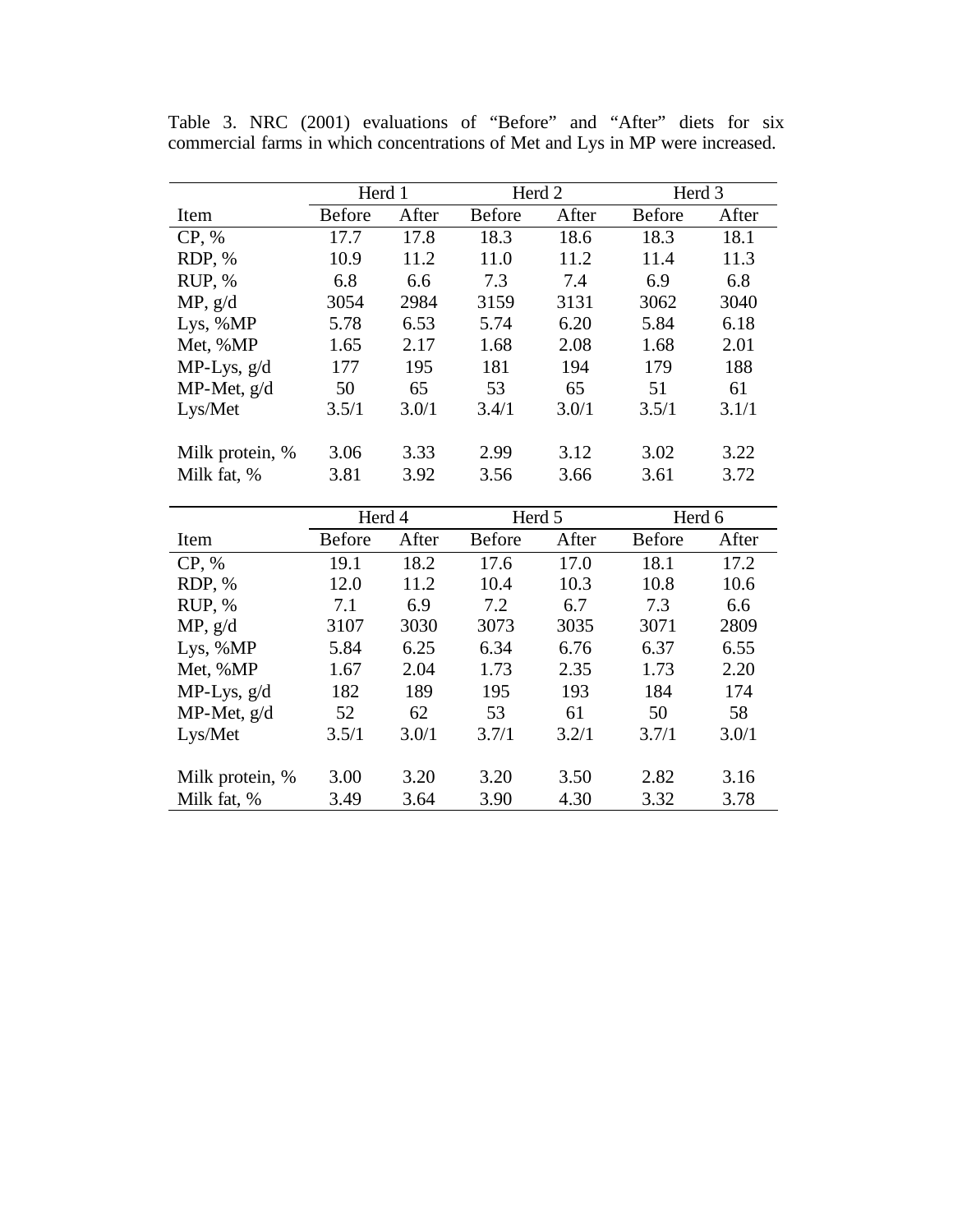

Figure 1. Milk protein content responses as a function of percent Lys and Met in MP. For the Lys plot, the regression analysis was limited to data where Met was predicted to be 1.95% or more of MP (solid circles). For the Met plot, the regression analysis was limited to data where Met was predicted to be 6.50% or more of MP (solid circles) (NRC, 2001).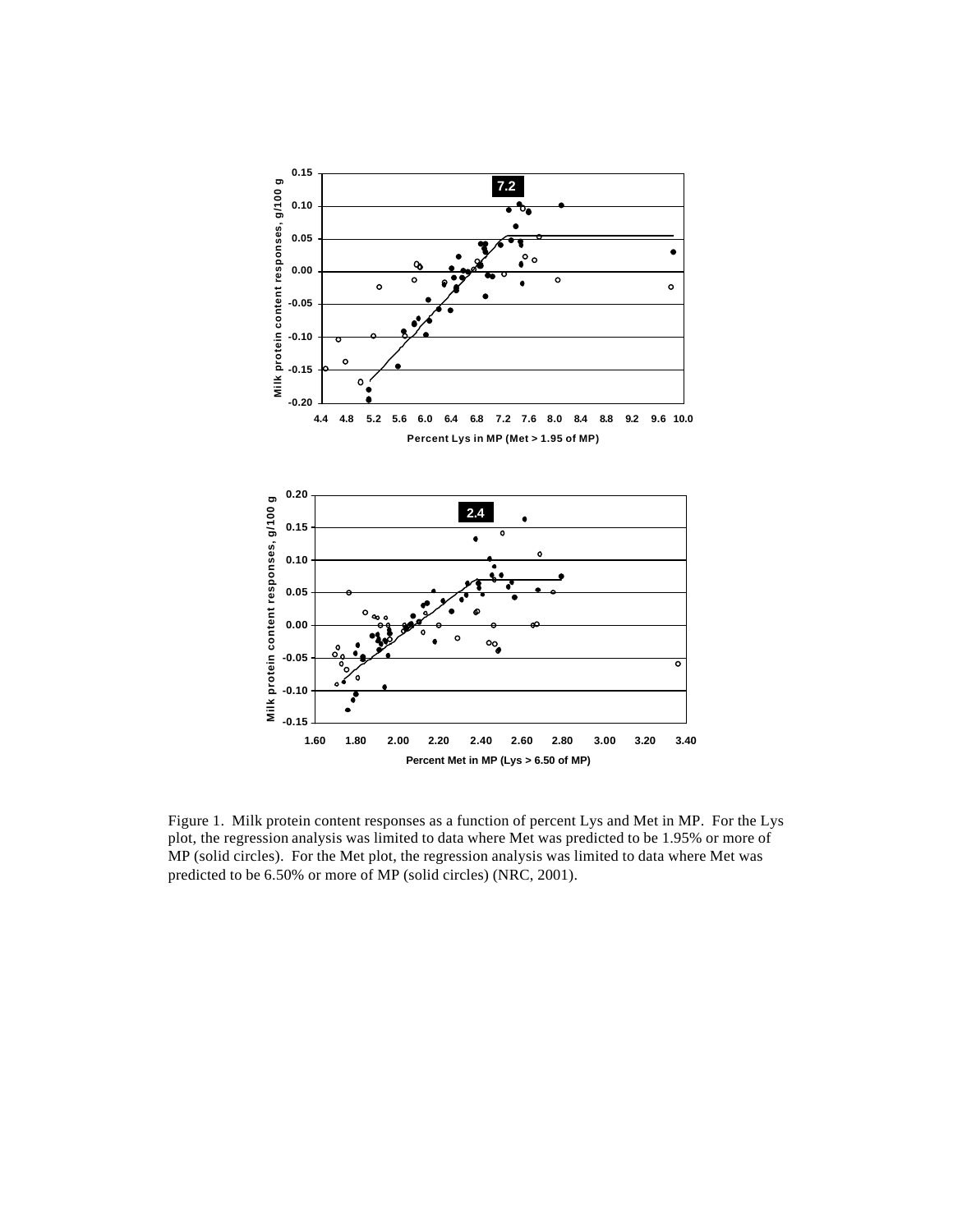

Figure 2. Optimum versus practical levels of Lys and Met in metabolizable protein.